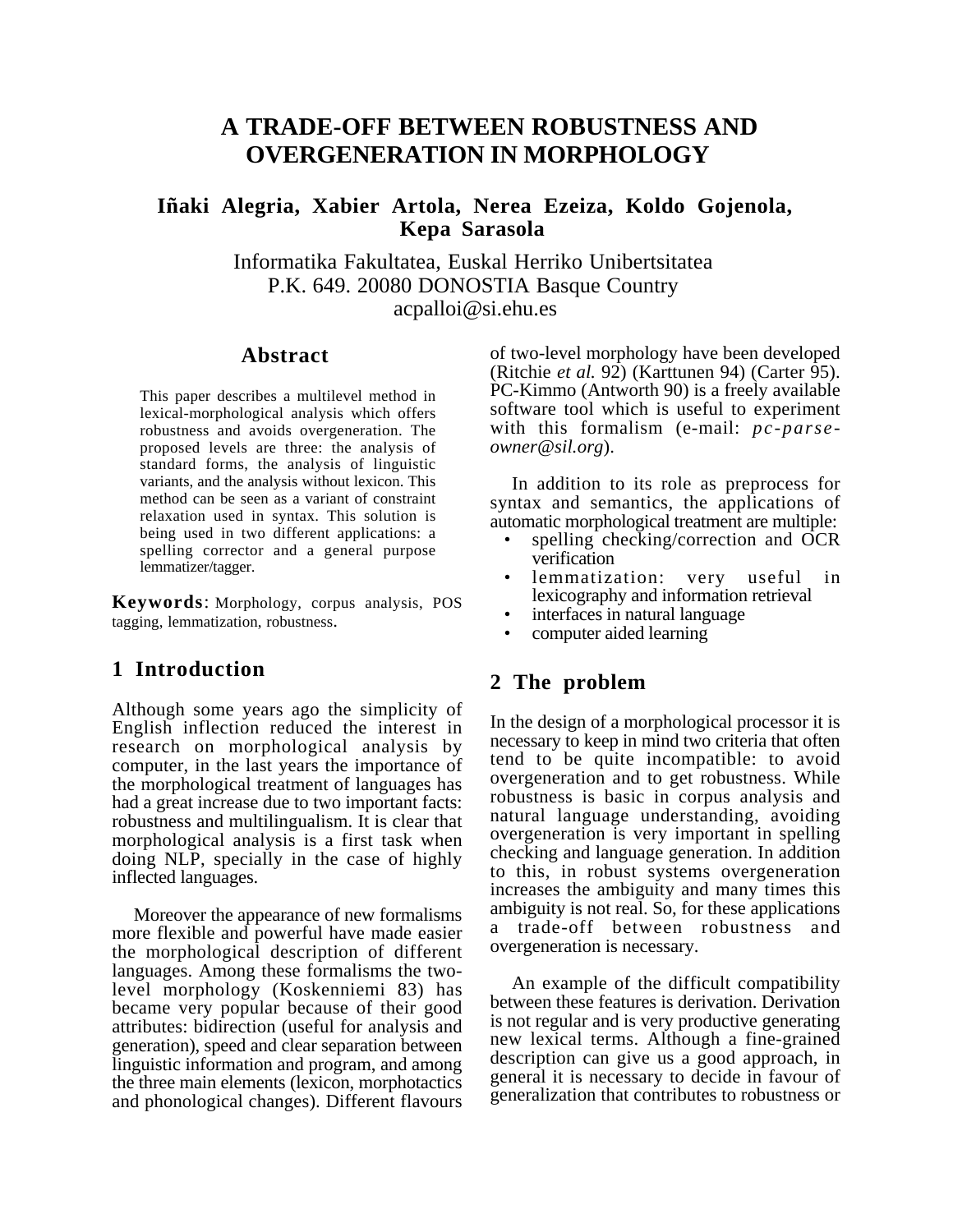in favour of precision to avoid overgeneration. Another example, as we will examine below, is the treatment of non-standard uses of the language.

The compromise between overgeneration and robustness must be handled in the three main elements of the morphological description: lexicon, morphotactics and phonological changes (Sproat 92). The choice of two-level morphology in the proposed method is due to the attributes referenced in the introduction, but the proposed method can be extended to other kinds of morphological description.

## **3 Our proposal**

We propose a multilevel method in lexicalmorphological analysis which combines both features —robustness and avoiding overgeneration— in order to build a general purpose morphological analyzer/generator. The analyzer for Basque built applying this method has been used in the development of a commercial spelling corrector (Agirre et al. 92) and also to design a lemmatizer/tagger (Aduriz et al. 95). In this way the method guarantees reusability and modularity, because, as we said above, they are two applications with different requirements of robustness and overgeneration.



Figure 1: Modules of the analyzer

The morphological analyzer that we propose is designed in an incremental way. It is composed of three main modules (see Figure 1): the analysis of standard forms, the analysis of linguistic variants —due to dialectal uses and competence errors—, and the analysis without lexicon, which is able to recognize word-forms without having their lemmas in the lexicon. An important feature of this method is its homogeneity —the three different steps can be based on two-level morphology and use the same program modules— far from ad-hoc solutions.

#### **3 . 1 The standard analysis**

This module is able to analize standard language word-forms. Different models or morphology can be used to describe the main components —lexicon, morphotactics and morphonology— but those based in two-level morphology are becoming the most successful for real applications (Antworth 90, Ritchie et al. 92, Oflazer 94). In our applications for Basque we defined —using a database— about 60,000 entries in the lexicon, more than 130 patterns of morphotactics and 24 morphonological rules.

| Concept                         | total                |
|---------------------------------|----------------------|
| Unknown words.                  | 392                  |
|                                 | (%100)               |
| A.-Non-standard use             | 129                  |
|                                 | $(\frac{9632,9}{$    |
| B1.-Loan-words                  | 33                   |
|                                 | (%8,4)               |
| B <sub>2</sub> .-Out of lexicon | 84                   |
|                                 | $(\frac{9621,4}{$    |
| <b>B3.-New derivatives</b>      | 46                   |
|                                 | $(\frac{9611,7}{$    |
| B4.-Foreign words               | 53                   |
|                                 | $(\frac{9613,5}{5})$ |
| C.-Errors                       | 40                   |
|                                 | $(\frac{6}{10,2})$   |
| $\overline{D}$ . -Others        |                      |
|                                 | (961,8)              |

Table 1: Causes of the faults

When standard morphology and a closed lexicon are used although overgeneration is almost avoided the coverage is not satisfactory enough. After testing a corpus of Basque the coverage was about the 95%. We tried to find the causes of the faults sorting them into different sets (see Table 1)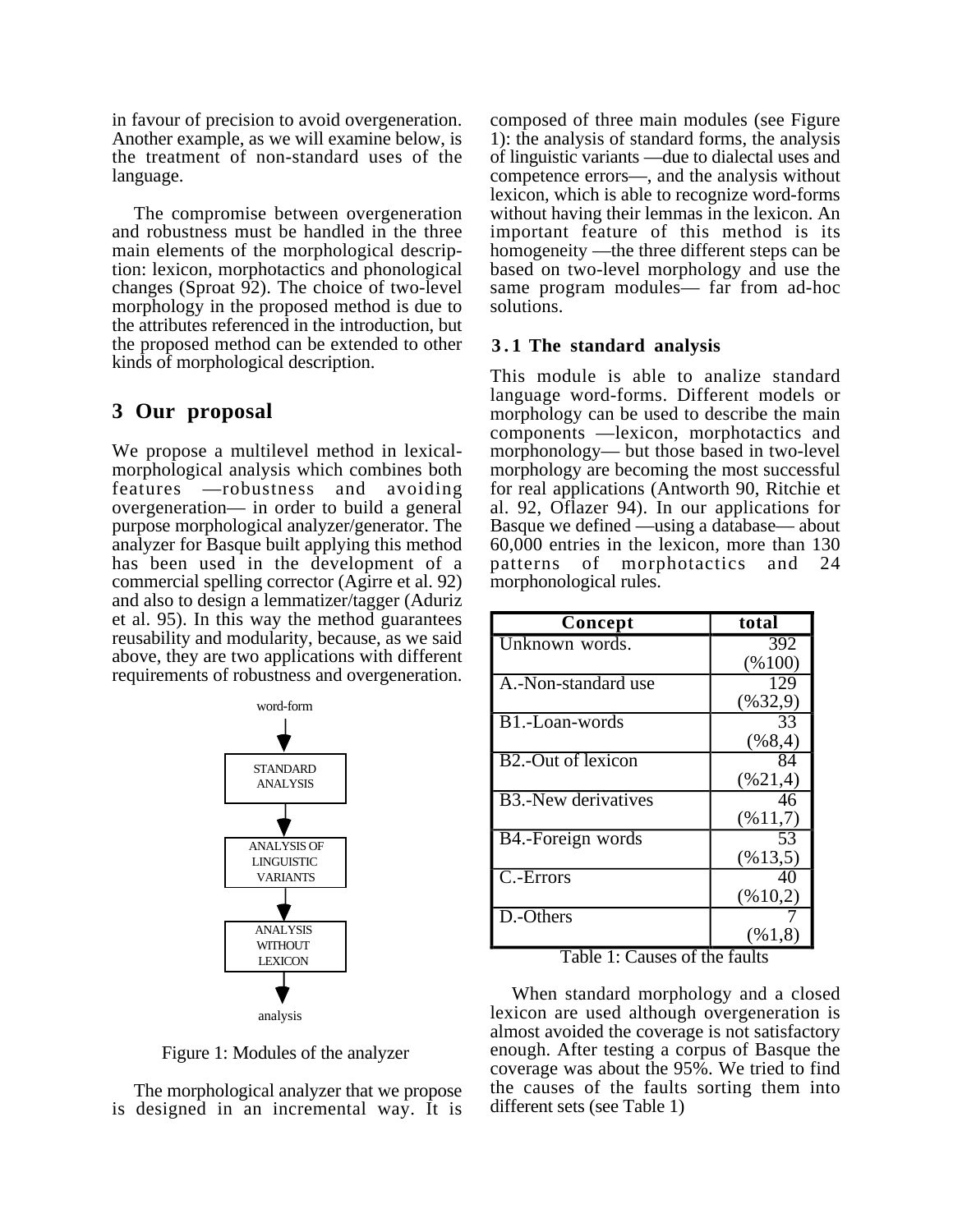Keeping in mind these figures, it seems necessary to manage non-standard uses and forms whose lemmas are not in the lexicon if we wanted to develop a comprehensive analyser, so three different modules are proposed: management of user lexicon, analysis of linguistic variants and analysis without lexicon.

In addition to the standard description a user lexicon and an interface for updating is added in order to be able to analyze text-dependent vocabulary. The user lexicon is combined with the general one increasing the coverage of the morphological analyzer, but does not produce overgeneration. As the standard description avoids overgeneration, this whole description will be used for generation and spelling checking.

#### **3 . 2 The analysis of linguistic variants**

Because of the non-standard or dialectal uses of the language and the competence errors, the standard morphology is not enough to offer good results when analyzing real text corpora. This problem becomes critical in languages like Basque where standardisation is still in process and dialectal forms are still of widespread use.

An additional morphological subsystem which analyzes —and generates— linguistic variants is added in order to increase the robustness of the morphological processor. This subsystem has three main components:

- 1) New morphemes linked to their corresponding standard ones. They are added to the lexical system and describe particular variations, mainly dialectal forms. Thus, in our application for Basque, the new entry tikan, dialectal form of the ablative singular morpheme, linked to its corresponding standard entry tik, will be able to analyze and correct word-forms such etxetikan. kaletikan,... —variants of etxetik (*from the house*), kaletik (*from the street*), ...
- 2) Changing the morphotactical information —continuation class in the original twolevel morphology— corresponding to some morphemes, morphotactical errors

can be analyzed. For example, in Basque the base-form batzu (*some*) must be declined in plural but it is quite usual to use the non-determinate declension paradigm; so, if this kind of inflection is assigned to the base-form in the new subsystem, non-standard inflections can also be analized.

3) New rules describing the most likely regular changes that are produced in the linguistic variants. These rules have the same structure and management as the standard ones. All these rules are optional and have to be combined with the standard rules. Some inconsis-tencies have to be solved because some new changes were forbidden in the original rules. For instance, the rule  $h:0$ **V:V\_V:V** describes that between vowels the h may disappear. In this way the word-form bear, misspelling of behar (*to need*), can be analyzed.



Figure 2: Correction process of variations

Forms containing a combination of different kinds of errors —i.e. beartzetikan, variant of behartzetik (*from the need*) can be analyzed and corrected too (see Figure 2). This is very useful to apply in correction and also adds robustness to the system without mixing standard and non-standard languages.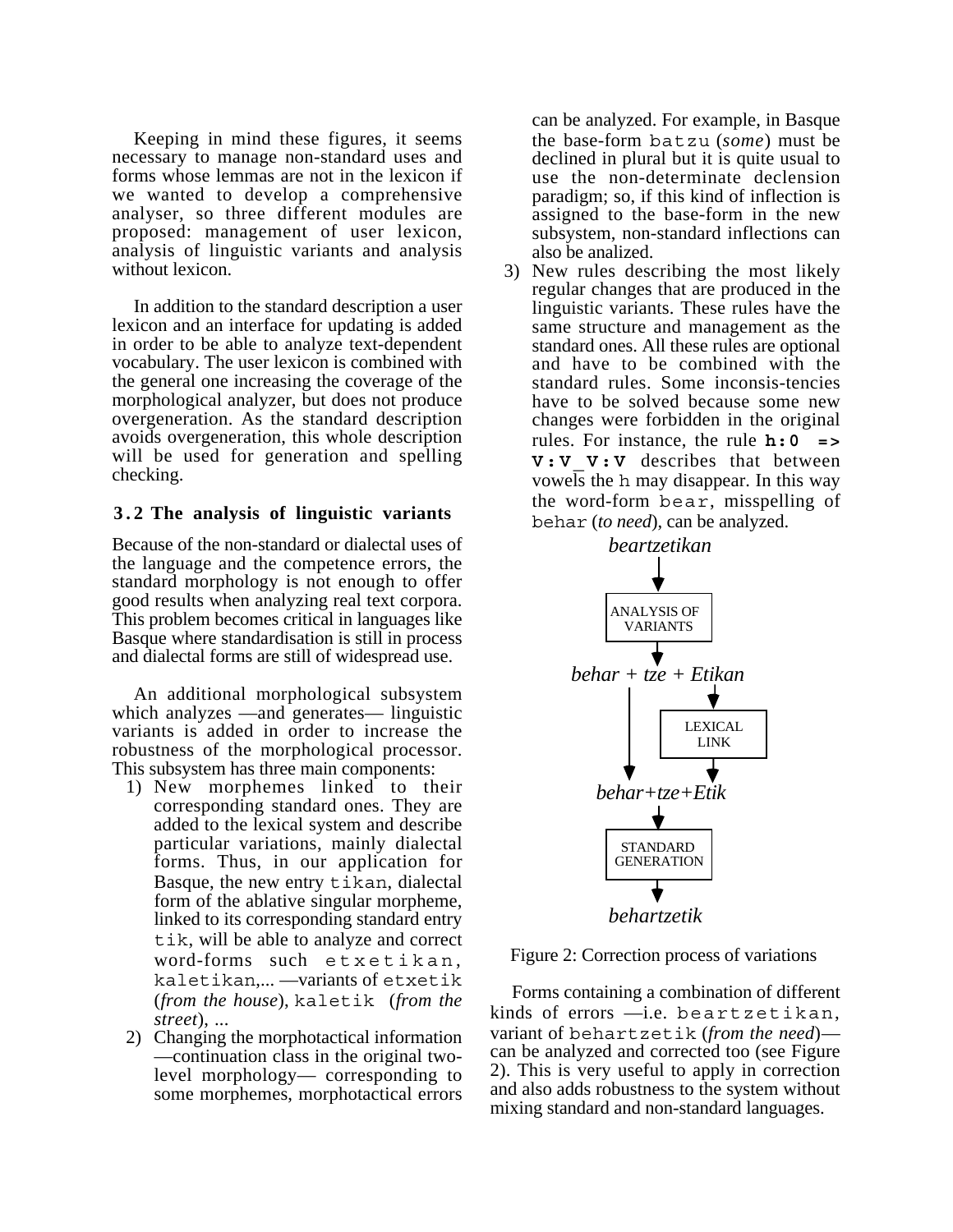When more than one analysis is obtained in this step, a local disambiguation process is carried out in order to select the "most standard" possibilities. To be able to disambiguate, our analyzer records the nonstandard entries and rules applied in the analysis. The disambiguator computes the number of them, selecting the analysis with less non-standard features, giving priority —when the number is the same— to the lexical changes (particular ones) over the others (general ones).

#### **3.3 The analysis of unknown words (guesser)**

The problem of unknown words does not disappear with the previous modules. In order to deal with it a two-level mechanism for analysis without lexicon is added, thus increasing the robustness of the analyzer. This module is based on the idea used in speech synthesis (Black et al. 91). There are other proposals but most of them —for instance (Chanod & Tapanainen 95)— are oriented to tagging and do not obtain full analysis but only tags.

This mechanism has the following three main components in order to be capable of treating unknown words:

- 1) generic lemmas represented by "*??*" —one for each possible open category or subcategory— which are organized with their affixes in a small two-level lexicon.
- 2) new morphotactical information in order to generalize non-standard morphotactics —i.e. derivation.
- 3) two additional rules in order to express the relationship between the generic lemmas and any acceptable lemma of Basque, which are combined with the standard rules. Some standard rules have to be modified because surface and lexical level are specified, and in this kind of analysis the lexical level of the lemmas changes.

The obtaining of at least one analysis is guaranteed but the ambiguity rate is very high. In order to decrease the great number of ambiguous analysis, a local disambiguation

process based on statistical data is carried out based on the next criteria:

- it will remain at least one analysis by each category part of speech (POS). We suppose that a later treatment which manages the context —a tagger for example— will improve the final disambiguation.
- the core of this step is to decide among different hypothetical lemmas. A decision is taken in function of the length of the lemma —shorter lemmas use to be more adequate because more affixes have been found in the analysis— and statistics linking POS and endings of lemmas.



Figure 3: Analysis of unknown words

The result of this process for Basque is that over the initial ambiguity of 11.4 analysis per word the remaining ambiguity is 5.8 —2.9 in standard forms— with a precision —the right